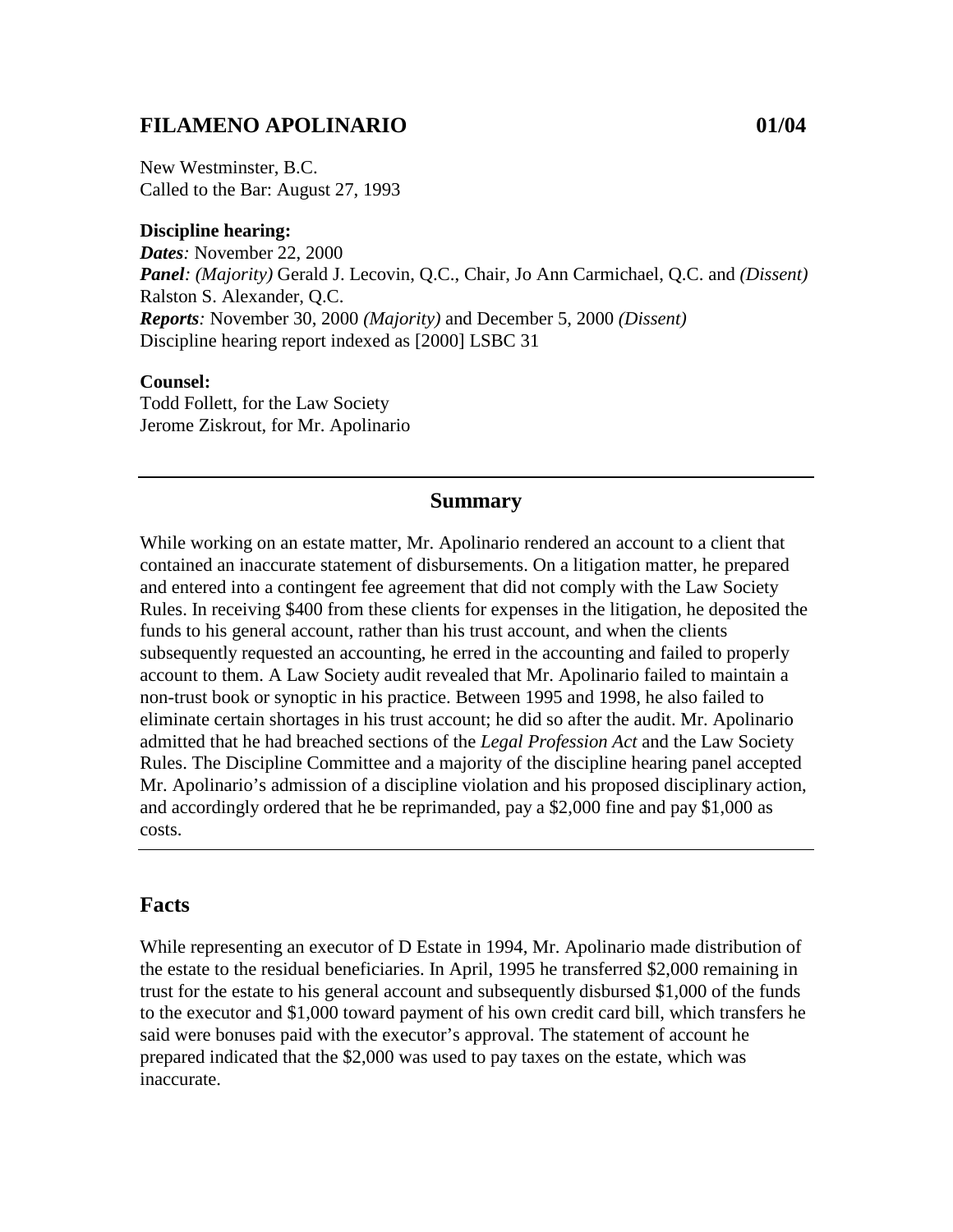In February, 1995 Mr. Apolinario began representing the wife and daughter of a deceased man in their claim against ICBC arising from the man's death. Mr. Apolinario prepared and entered into a contingent fee agreement that did not comply with requirements of the Law Society Rules.

One of these clients paid Mr. Apolinario \$400 toward the litigation expenses. Mr. Apolinario failed to deposit these funds to his trust account, but rather deposited them to his general account. The client requested an accounting of the money in February, 1997 and made a request in writing in January, 1998. Mr. Apolinario provided a letter indicating that \$150 of the \$400 remained in trust and that the balance had been disbursed to pay various litigation expenses. The statement of account was in fact in error as none of the funds were in trust, and this amounted to a failure by Mr. Apolinario to properly account to his clients. From the date of receiving the funds to the date of his accounting, Mr. Apolinario had in fact expended more than \$400 in disbursements in the litigation.

In November, 1998 the Law Society conducted an audit of Mr. Apolinario's books and accounts. An audit report was produced in July, 1999.

The audit indicated that Mr. Apolinario's non-trust transactions were recorded on a computer spreadsheet program that did not track all requisite information and that the general account cash book did not record the date of receipt or the source of bank deposits.

The audit also revealed shortages in Mr. Apolinario's trust account from 1995 to 1998. These shortages showed on his monthly trust reconciliations but he did not eliminate them until they were drawn to his attention by the Law Society auditor. The largest of the shortages related to one client file: a \$974 shortage remained from June to August, 1995 and \$74 from August to November, 1995. The other shortages did not exceed \$50.

# **Admission and Penalty**

Pursuant to Law Society Rule 4-22, Mr. Apolinario admitted that he breached sections of the *Legal Profession Act* and Law Society Rules by rendering an account containing an inaccurate statement of disbursements, entering into a contingent fee agreement that was not in compliance with the Rules, failing to deposit trust funds to his trust account, failing to properly account to clients, failing to maintain a proper non-trust cash book or synoptic and failing to eliminate trust shortages immediately upon discovering them.

The Discipline Committee and a majority of the discipline hearing panel accepted Mr. Apolinario's admission of a discipline violation and his proposed disciplinary action and accordingly ordered that he:

- 1. be reprimanded;
- 2. pay a \$2,000 fine; and
- 3. pay \$1,000 as costs of the discipline proceedings.